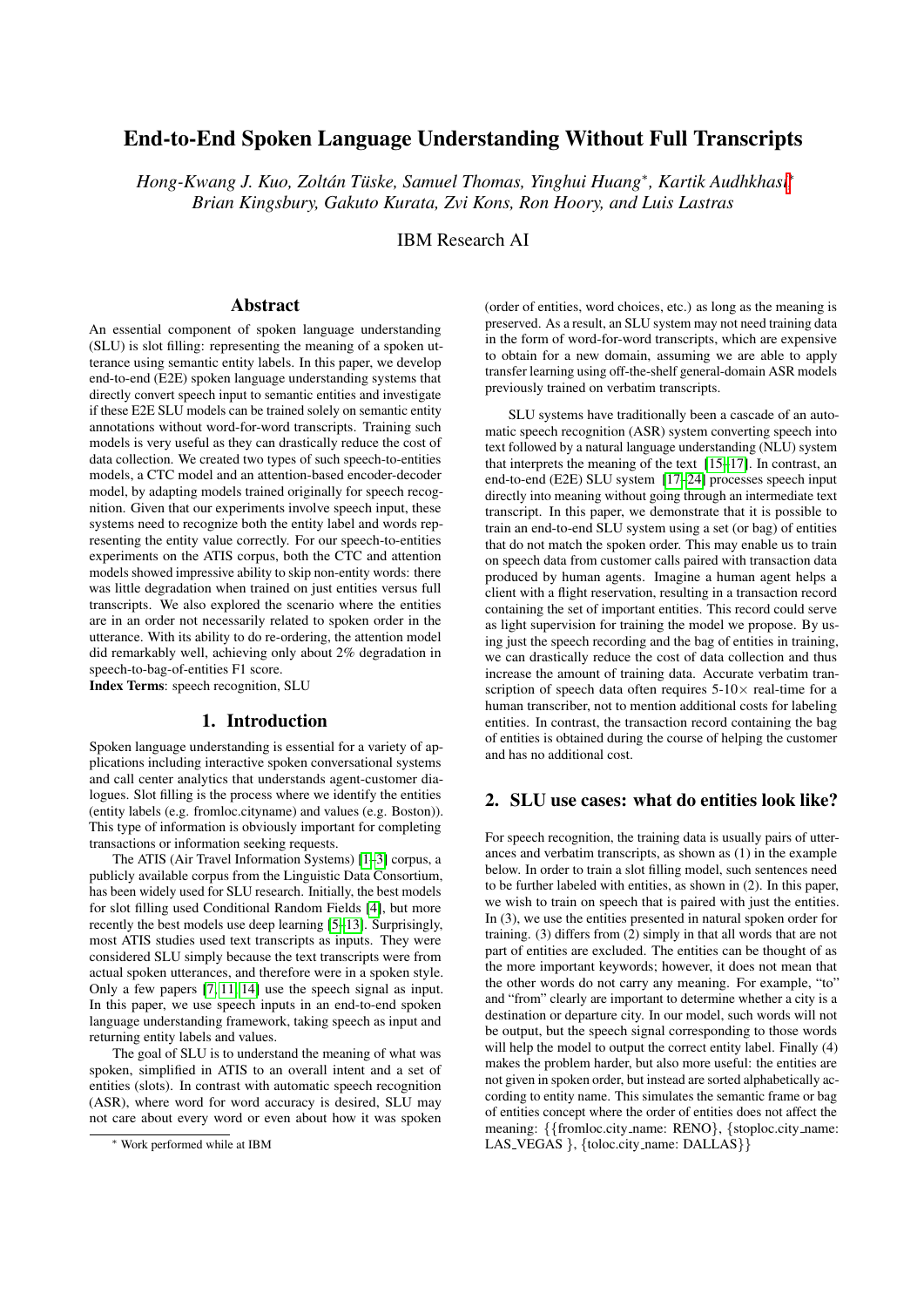- 1. Transcript: i want a flight to dallas from reno that makes a stop in las vegas
- 2. Transcript+entity labels: *i want a flight to* DALLAS B-toloc.city name *from* RENO B-fromloc.city name *that makes a stop in* LAS B-stoploc.city\_name VEGAS I-stoploc.city\_name
- 3. Entities in natural spoken order: DALLAS B-toloc.city name RENO B-fromloc.city name LAS B-stoploc.city name VEGAS I-stoploc.city name
- 4. Entities in alphabetic order: RENO B-fromloc.city name LAS B-stoploc.city name VEGAS I-stoploc.city name DALLAS B-toloc.city name

## <span id="page-1-0"></span>3. Adapting ASR models into SLU systems

Given the different ways in which SLU data can be transcribed, we investigate various methods to train an SLU system. Starting from a pre-trained ASR model, we explore several design choices to understand how two different kinds of E2E models behave when used to model the various kinds of SLU data. Each possible training procedure employs one or more of the following steps.

- 1. ASR model adaptation to domain data (ASR-SLU adapt): Given that an off-the-shelf ASR model is likely trained on data that is acoustically different from the SLU data, a useful initial step is to adapt the ASR system. This step, which only uses verbatim transcripts, adapts the model to the novel acoustic conditions, words, and language constructs present in the SLU domain data. In model adaptation, one may use both the original general purpose ASR data (GP-ASR) and the domain data to provide better coverage of the ASR output units than adapting only on the domain data.
- 2. Joint ASR and SLU model training (joint ASR+SLU): In this step, entity labels are introduced into the training pipeline along with the full transcripts. This step is a form of curriculum learning [\[23,](#page-4-11) [25\]](#page-4-12) that gradually modifies an off-the-shelf ASR model into a full fledged SLU model. What is novel in this step is that the model is now trained to output nonacoustic entity tokens in addition to the usual graphemic or phonetic output tokens. For GP-ASR data, the targets are graphemic/phonetic tokens only, whereas for the SLU domain data, the targets also include entity labels. Although this step is a natural progression in building the final SLU model, it can be skipped if sufficient SLU resources are available.
- 3. SLU model fine tuning (fine tune SLU): In this final step, a model from step 1 or 2 above is fine tuned on just the SLU data to create the final SLU model. As described earlier, the entities that need to be recognized by the final SLU model might take different forms: within a full transcript, entities only in spoken order, or entities only in alphabetic order.

## 4. Building End-to-End SLU models

Using the training procedure described above, we develop two variants of end-to-end SLU systems for the ATIS task that attempt to directly recognize entities in speech without intermediate text generation and text-based entity detection.

#### 4.1. SLU Data and Evaluation Metric

We used the standard ATIS training and test sets for our experiments: 4978 training utterances from Class A (context independent) training data in the ATIS-2 and ATIS-3 corpora and 893 test utterances from ATIS-3 Nov93 and Dec94 data sets. The entity labeled text data is found in LDC2019T04, but there are

no pointers to corresponding audio files. Only 518 (out of 893) test utterance audio files were found by [\[7\]](#page-4-5). We managed to find all 893 test audio files and 4976 (missing 2) training audio files, in the variety of spontaneous speaking mode, recorded with the Sennheiser microphone.

The 4976 training utterances comprise ∼9.64 hours of audio from 355 speakers. The 893 test utterances comprise ∼1.43 hours of audio from 55 speakers. The data was originally collected at 16 kHz, but we downsampled to 8 kHz to better model telephony use cases and so we could use off-the-shelf ASR models trained on conversational telephone speech. To better train the proposed E2E models, additional copies of the corpus are created using speed/tempo perturbation. The final training corpus after data augmentation is ∼140 hours of audio data. To simulate an additional practical use case, we create a second *noisy* ATIS corpus by adding street noise between 5-15 db SNR to the clean recordings. This ∼9.64 hours noisy data set is also extended via data augmentation to ∼140 hours. A corresponding noisy test set is also prepared by corrupting the original clean test set with additive street noise at 5 db SNR.

We measure slot filling performance with the F1 score. When using speech input instead of text, word errors can arise. The F1 score requires that both the slot label and value must be correct. For example, if the reference is *toloc.city name:new york* but the decoded output is *toloc.city name:york*, then we count both a false negative and a false positive. It is not sufficient that the correct slot label is produced: no "partial credit" is given for part of the entity value (*york*) being recognized. The scoring ignores the order of entities, and is therefore suitable for the "bag-of-entities" case we study. Our scoring script was tested on text-input systems and gave identical values as the standard scoring scripts.

#### 4.2. Evaluating CTC based SLU models

To allow the SLU model to process entities and corresponding values independent of an external language model, we first construct a word CTC model on general purpose ASR data with the recipe steps presented in [\[26,](#page-4-13) [27\]](#page-4-14) and using 300 hours of Switchboard (SWB-300) data. We then explore different training recipes to build CTC based SLU models.

Our first experiment assumes that we have both verbatim transcripts and entity labels for the SLU data and uses all three training steps. The ASR-SLU adapt step is performed as follows. The output layer of the ASR model, which estimates scores for 18,324 word targets and the blank symbol, is replaced with a randomly initialized output layer that estimates scores for 18,642 word/entity targets and the blank. The weights of the remaining 6 LSTM layers, each with 640 units per direction, and a fully connected bottleneck layer with 256 units are kept the same. The model is then trained on a combined data set of 300 hours of SWB GP-ASR data and 140 hours of clean ATIS data. Note that in this step, although the output layer has units for entity labels, the training targets are only words. In the joint ASR+SLU step, entity labels are introduced into the training transcripts and a joint ASR-SLU model is trained on the SWB+SLU data, starting from the final weights from the ASR-SLU adapt step. In the third and final fine tune SLU step, the joint ASR-SLU model is fine tuned on just the 140 hours of ATIS SLU data.

In experiment [1A] of Table [1,](#page-2-0) we evaluate this model on the clean test ATIS data. Given that the SLU model is a word CTC model, we do not use an external LM while decoding; instead, a simple greedy decode of the output is employed. This initial model has an F1 score of 91.7 for correctly detecting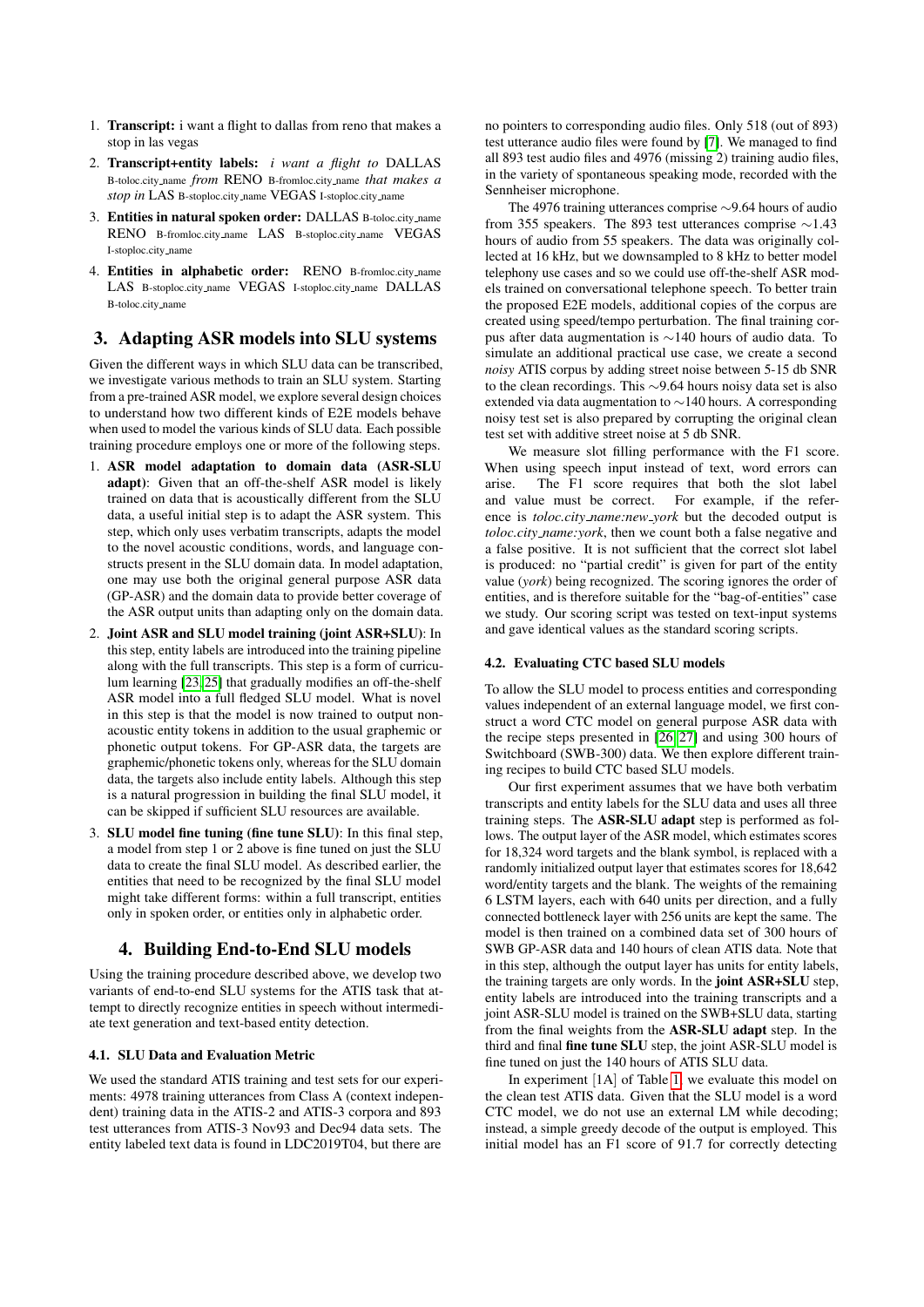entity labels along with their values. In experiment [2A], we develop a similar SLU model with full verbatim transcripts along with entity labels, but we skip the ASR-SLU adapt and joint ASR+SLU adapt steps. We initialize the model with the pretrained SWB ASR model and directly train the SLU model. This model also achieves 91.7 F1 score, suggesting that the curriculum learning steps may not always be required.

<span id="page-2-0"></span>Table 1: ATIS *bag-of-entities slot filling F1 score for speech input using CTC and Attention based models*

| <b>Training Data</b>            | Adapt | <b>CTC</b> | <b>Attention</b> |
|---------------------------------|-------|------------|------------------|
| [1A] Full transcripts           | Y     | 91.7       | 92.9             |
| [2A] Full transcripts           | N     | 91.7       | 93.0             |
| [3A] Entities, spoken order     | Y     | 92.7       | 92.8             |
| [4A] Entities, spoken order     | N     | 91.5       | 92.6             |
| [5A] Entities, alphabetic order | Y     | 73.5       | 90.9             |
| [6A] Entities, alphabetic order | N     | 61.9       | 90.6             |

In the next set of experiments we investigate how important verbatim transcripts are for the training process. After the joint ASR+SLU step of experiment [1A], in experiment [3A], we train an SLU model that recognizes just the entity labels and their values in spoken order. We observe that the model learns to disregard words in the signal that are not entity values, while preserving just the entity values along with their labels. This model performs slightly better than full transcript model in [1A]. We extend this experiment in [4A] by removing the use of transcripts entirely in the training process. This SLU model, after being initialized with a pre-trained ASR model, is trained directly to recognize entity labels and their values without any curriculum learning steps or verbatim transcripts. The model drops slightly in performance, but remains on par with the baseline systems. Finally, we train SLU systems on the much harder task of recognizing alphabetically sorted entity labels and their values. After the joint ASR+SLU step of experiment [1A], in experiment [5A] we train an SLU model that recognizes just the entity labels and their values, but now in alphabetic order. In experiment [6A] a similar model is trained, but without any curriculum learning steps. On this task, the performance of the CTC model drops significantly as it is unable to learn from reordered targets. With the curriculum learning steps, the results in [5A] are better, but still much worse than the baselines.

#### 4.3. Evaluating Attention based SLU models

The attention models for SLU are initialized with a state-of-theart ASR model developed for standard Switchboard ASR task. This model uses an encoder-decoder architecture in which the encoder is an 8-layer LSTM stack using batch-normalization, residual connections, and linear bottleneck layers [\[28](#page-4-15)[–31\]](#page-4-16). The decoder models the sequence of BPE units estimated on characters [\[32\]](#page-4-17), and consists of 2 unidirectional LSTM layers. One is a dedicated language-model-like component that operates only on the embedded predicted symbol sequence, and the other jointly processes acoustic and symbol information. The decoder applies additive, location aware attention [\[33\]](#page-4-18), and each layer has 768 unidirectional LSTM nodes. As has been shown in [\[34\]](#page-4-19), exploiting various regularization techniques, including SpecAugment, sequence-noise injection, speed-tempo augmentation, and various dropout methods [\[35](#page-4-20)[–40\]](#page-4-21), results in state-of-the art speech recognition performance using this single-headed sequence-tosequence model.

To recognize entities, the ASR model is adapted similar to

the CTC model, following the steps of Section [3.](#page-1-0) In contrast to the CTC model, which uses word units, the attention model uses a smaller inventory of 600 BPE units and relies on the decoder LSTMs to model longer sequences — the attention based model has an inherent long-span language model. After the initial ASR model is trained on Switchboard, the subsequent adaptation and transfer learning steps used only the ATIS data without any Switchboard data. Because the attention model operates at the sub-word level, and all new words appearing in the ATIS transcripts can be modeled using these sub-word units, no extension of the output and embedding layer is needed in the first ASR-SLU adapt step. We skip the joint ASR+SLU step and proceed directly to the fine tune SLU step, where the output and the embedding layers of the decoder must be extended with the entity labels. The softmax layer and embedding weights corresponding to the entity labels are randomly initialized, while all other parameters, including the weights which correspond to previously known symbols in the softmax and embedding layers, are copied over from the ASR model. Having no out-ofvocabulary words, sub-word level models are ideally suited to directly start the adaptation process with step 3 of Section [3.](#page-1-0) All adaptation steps use 5 epochs of training.

The last column of Table [1](#page-2-0) shows the slot filling F1 score for attention based SLU models. In experiment [1A], an attention based ASR model trained on Switchboard-300h is first adapted on the clean ATIS data to create a domain specific ASR model. On the test set, the word error rate (WER) using the base SWB-300 model is about 7.9% which improved to 0.6% after adaptation. This ASR model is then used as an initial model for transfer learning to create an SLU model. The F1 score is comparable to that of the CTC model. In experiment [2A], we skip the ASR adaptation step and directly use the SWB-300 ASR model to initialize the SLU model training. In this scenario, there is no degradation in F1 score. There is no difference in SLU performance whether the model is initialized with a general purpose SWB-300 ASR model (WER=7.9%) or with a domain adapted ASR model (WER=0.6%).

We next consider the effects of training transcription quality or detail. Using transcripts that contain only entities in spoken order ([4A]), we obtain F1 scores that are almost the same as using full transcripts ([1A]). When training transcripts contain entities in alphabetic order (possibly different from spoken order) ([6A]), there is a 2% degradation in F1 score, from 92.9 to 90.9. This result is much better than that for the CTC model (73.5), reflecting the re-ordering ability of attention based models. As before, adding an extra step of ASR model adaptation ([3A] and [5A]) with verbatim transcripts made little difference. This is encouraging, since we are assuming we are only given entities in the training transcripts.

Figure [1](#page-3-0) shows the attention plots for the utterance *"i would like to make a reservation for a flight to denver from philadelphia on this coming sunday"* with three different attention models: (a) ASR model, (b) SLU in spoken order, and (c) SLU in alphabetic order. The attention for (b) is largely monotonic with attention paid on consecutive parts of the audio signal corresponding to BPE units of keywords in the entities. There are gaps reflecting skipping over non-entity words. In (c), the attention is piece-wise monotonic, where the monotonic regions cover the BPE units within a keyword. Since the entities are given in an order different from spoken order, the plot shows how the model is able to associate the correct parts of the speech signal with the entities. In addition, at around 2 seconds, attention was paid to the phrase *"make a reservation"* which is predictive of the overall intent of the sentence *"flight."* (Intent recognition is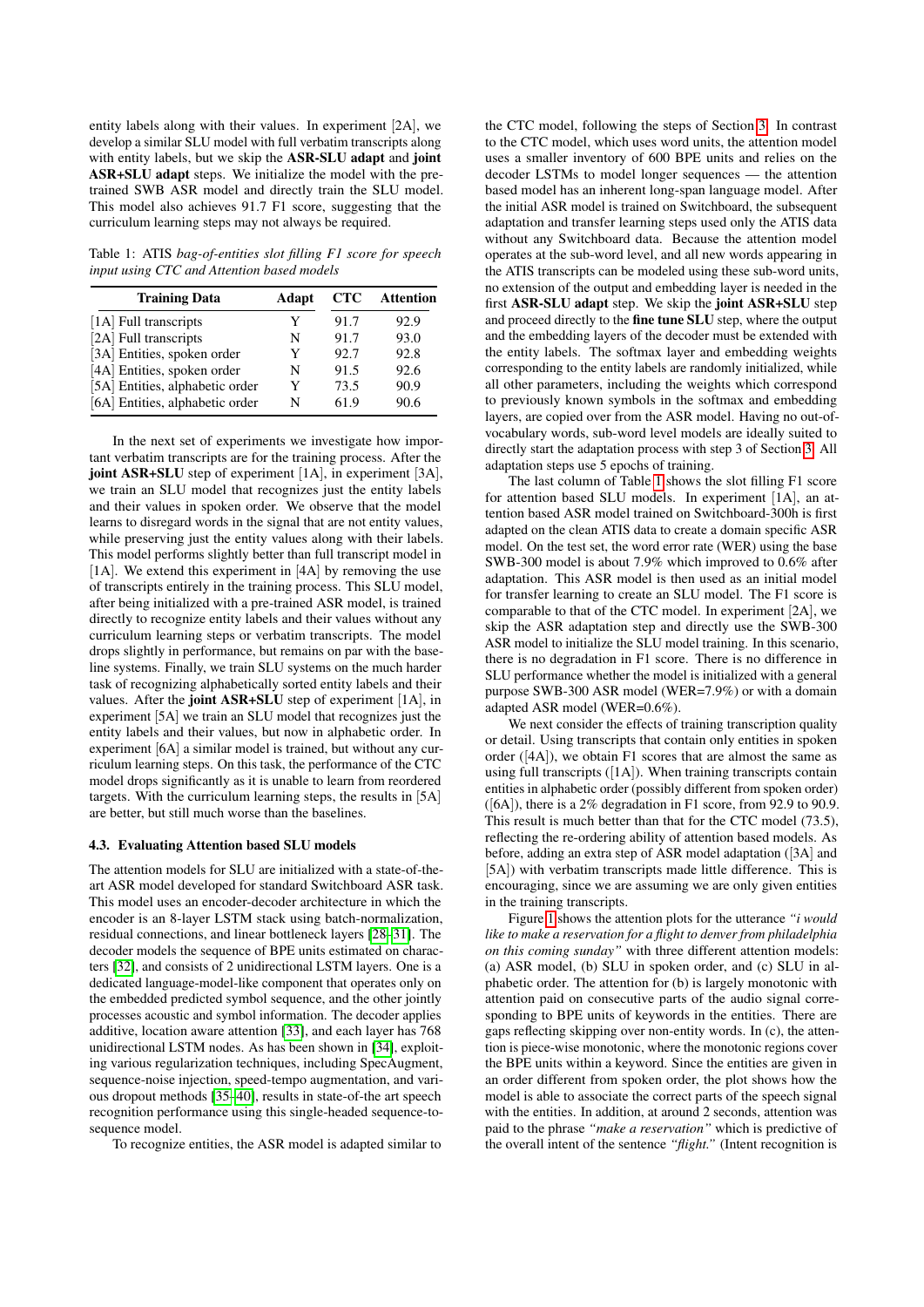<span id="page-3-1"></span>Table 2: ATIS *bag-of-entities slot filling F1 score for speech input with additive street noise (5dB SNR)*

| <b>Training Data</b>            | Adapt | <b>CTC</b> | <b>Attention</b> |
|---------------------------------|-------|------------|------------------|
| [1B] Full transcripts           | Y     | 85.5       | 92.0             |
| [2B] Full transcripts           | N     | 79.6       | 91.3             |
| [3B] Entities, spoken order     | Y     | 88.6       | 91.2             |
| [4B] Entities, spoken order     | N     | 86.5       | 89.6             |
| [5B] Entities, alphabetic order | Y     | 73.8       | 88.8             |
| [6B] Entities, alphabetic order | N     | 68.5       | 87 7             |

<span id="page-3-2"></span>Table 3: *Effect of different amounts of data used to pre-train the ASR model used in initializing SLU model training*

| <b>ASR Training</b> | <b>Attention</b> |
|---------------------|------------------|
| None                | 78.1             |
| Switchboard 300h    | 92.6             |
| Switchboard 2000h   | 93.8             |

left out of this paper for simplicity and due to lack of space.)

#### 4.4. Effect of Acoustic Mismatch

In a next set of experiments (Table [2\)](#page-3-1), we use the *noisy* ATIS corpus as the SLU data set and repeat the CTC based experiments conducted earlier. This set of experiments introduces additional variability to the training procedure with realistic noise in both training and test. Further, it increases the acoustic mismatch between the transferred model and the target domain. The general trends for the CTC model observed in Table [1](#page-2-0) are also observed in Table [2:](#page-3-1) (a) ASR transcript based curriculum training is effective; and, (b) entity labels can be recognized reasonably well in spoken order, but the performance is worse when the entity order is different. In experiments like [2B], the mismatch between the SLU data and the ASR data affects the performance of models that are only initialized with mismatched pre-trained models and have no other adaptation steps. The noise distortion in general causes these systems to drop in performance compared to the performance results in matched conditions.

Looking at the results in Table [2](#page-3-1) for attention based SLU models in more detail, we note that there is an absolute degradation of 4.3% in F1 score when we compare a model trained on full transcripts ([1B] F1=92.0) to one trained on entities in alphabetic order ( $[6B]$  F1=87.7%). While this is a significant drop in performance, it is much better than the CTC result of  $([6B] F1=68.5)$ . Compared to the clean speech condition, we also come to a different conclusion regarding the utility of ASR adaptation. We see about 1% improvement in F1 score when we are able to use an adapted ASR model instead of the base SWB-300 model to initialize SLU model training. On the noisy test set, using the base SWB-300 model results in WER=60%, whereas the ASR model adapted on noisy ATIS data gives WER=5%. It is remarkable that using these two very different ASR models to initialize the SLU model training leads to only a 1% difference in F1 scores for the final models.

#### 4.5. Effect of the Amount of Pre-training Data

Table [3](#page-3-2) shows how the amount of data used to train the ASR model for initializing SLU training affects the final F1 score. Here we show only results for attention-based SLU models trained on entities in spoken order for clean speech. We saw earlier that ASR adaptation on domain data does not always help. But here, using 2000h instead of 300h for the initial ASR model

<span id="page-3-0"></span>

Figure 1: *Attention plots for the utterance "I would like to make a reservation for a flight to Denver from Philadelphia on this coming Sunday": (a) ASR; (b) SLU in spoken order; (c) SLU in alphabetic order.*

improves the F1 score by about 1%, most likely due to increased robustness of the model to unseen data: the unadapted WER on the ATIS test set is 3.1% (SWB2000h) vs. 7.9% (SWB300h). In contrast, when we directly train the SLU model from scratch, the best we could do was about F1=78.1. When SLU data is limited, these experiments demonstrate the importance of ASR pre-training on a broad range of speech data, not necessarily related to the final SLU task.

### 5. Conclusions and Future Work

In this paper we have investigated how various E2E SLU models can be built without verbatim transcripts. We have shown the importance of using pre-trained acoustic models and curriculum learning to build these systems. Using clean and noisy versions of ATIS, we explored the effects of entity order and acoustic mismatch on performance of these systems. This study shows that E2E systems can indeed be trained without verbatim transcripts and can predict entities reliably even if trained on transcripts where entities are not necessarily given in spoken order. Our results provide useful insights to building better SLU systems in practical settings where full transcripts are often not available for training and the final SLU systems need to be deployed in noisy acoustic environments. The current study was limited to a setting with context independent utterances. Future research may involve building SLU systems that operate on full conversations, rather than single utterances, where more complex linguistic phenomena like co-reference and entity linking are present.